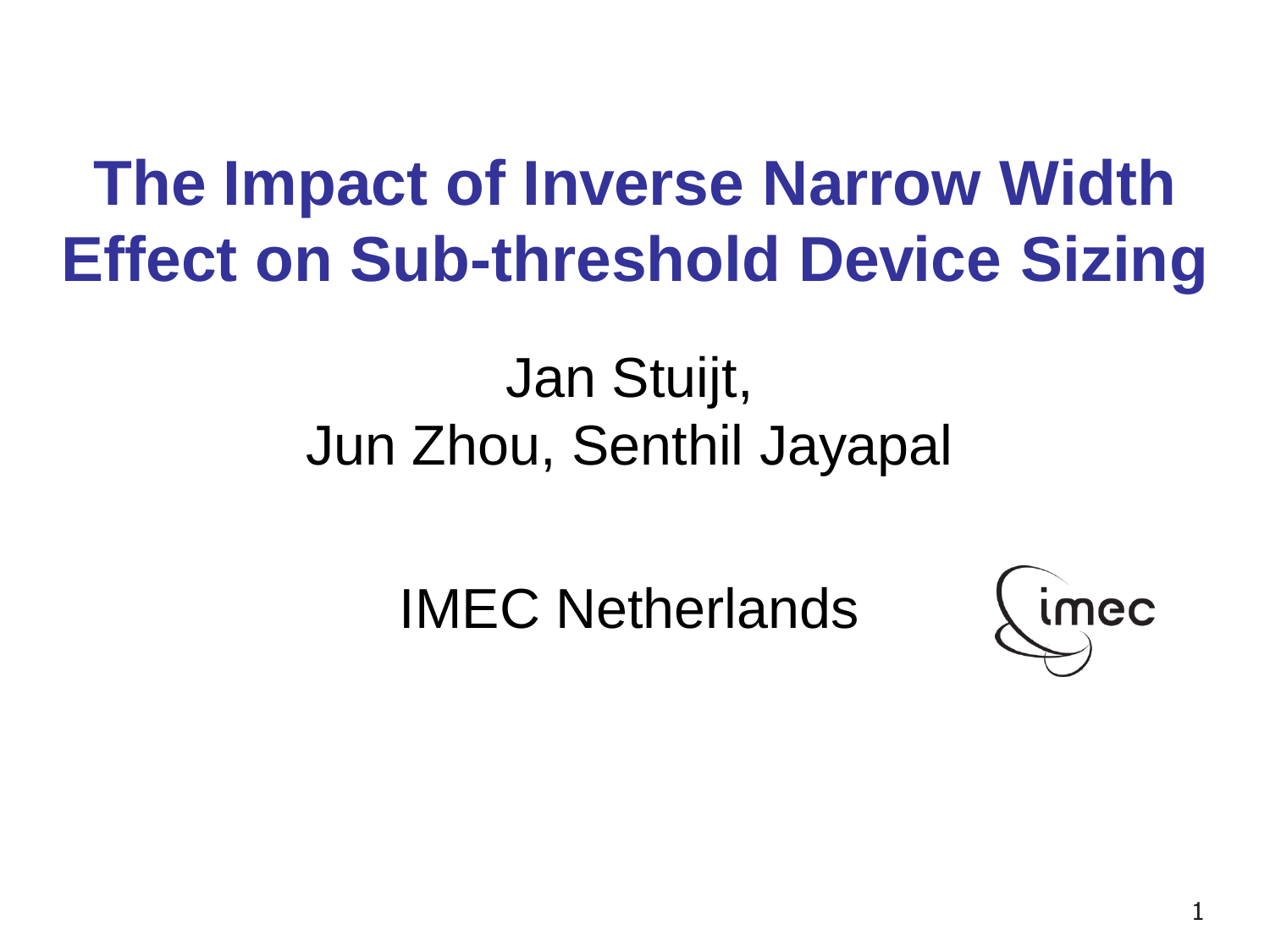#### **Overview**

- **Inverse narrow width effect (INWE)**
- **Transistor sizing at sub-threshold region**
- INWE-based sizing in logic cell libraries
- **Effect on functional yield**
- Test design; power and area results
- Conclusions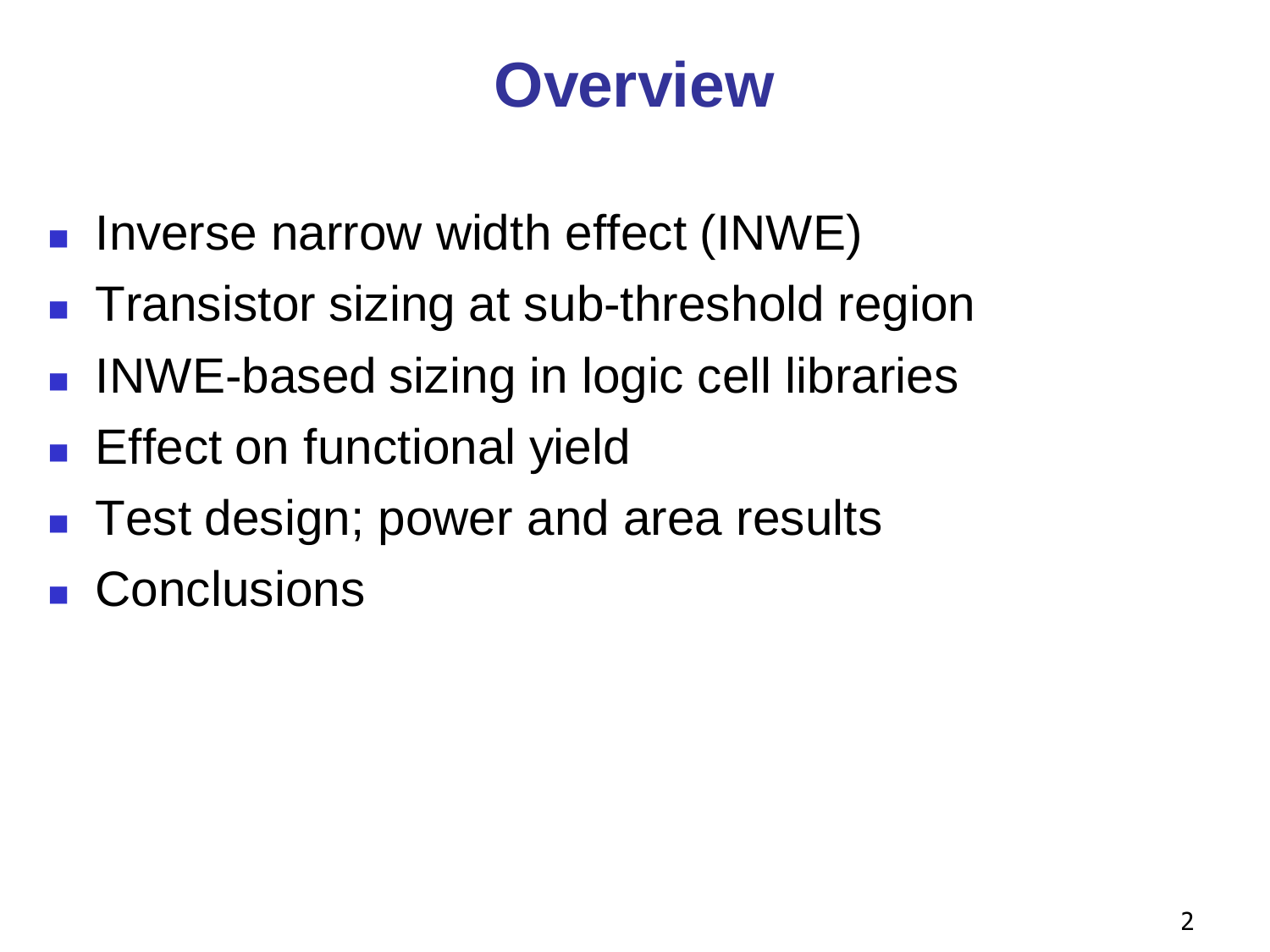#### **Inverse Narrow Width Effect**



- Lower threshold voltage at small width due to Shallow Trench Isolation
- Ids(W) is non-linear!



 $65$ nm **Different transistor sizing story in sub**threshold region for optimal speed,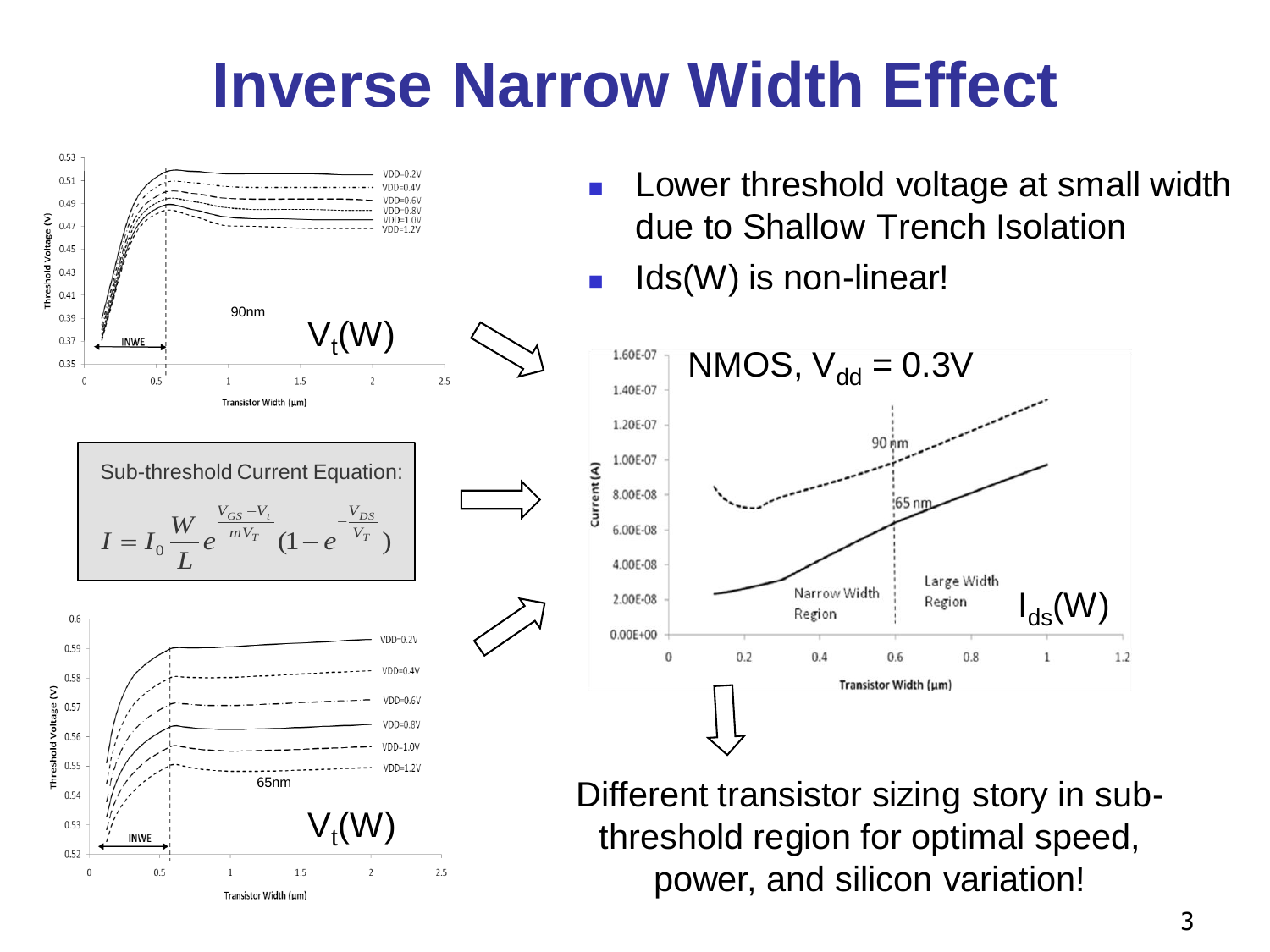## **Transistor Sizing at Sub-Threshold**

■ Transistor sizing for sub-threshold logic (e.g. 0.3V)

- PMOS and NMOS currents should be **equal**, because of:
	- high performance
	- **L** low power consumption
	- **high functional yield**
- We want to **minimize W** and L for low power operation
	- **non-linear relation between transistor current and width**
	- **threshold voltage lower at small W** (true at least in 90nm, 65nm, 45nm technologies)
- **Imbalance** in PMOS and NMOS currents
	- **EXEPTERIM** Expecially apparent in sub-threshold operation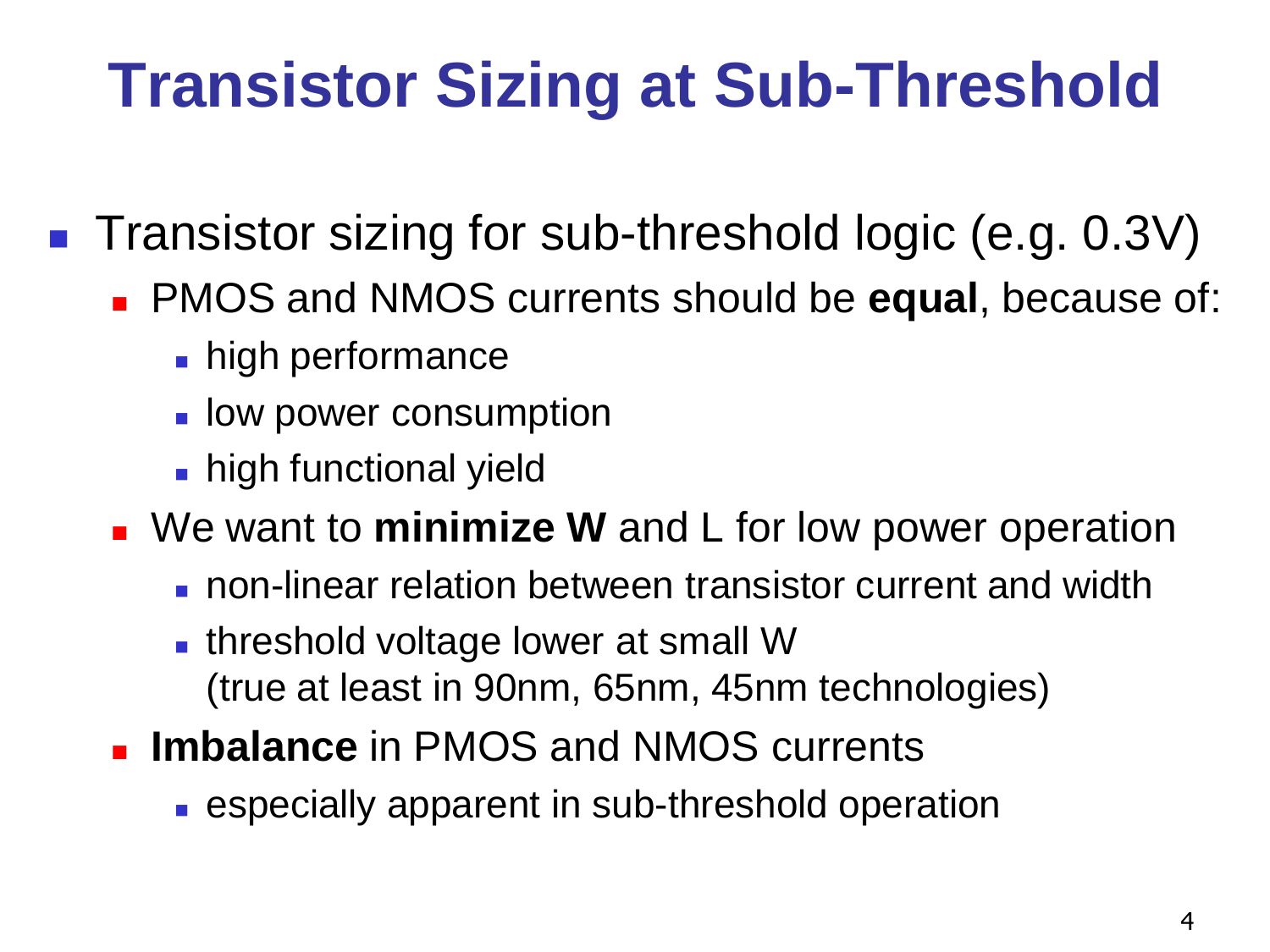## **Transistor Sizes in Stacks**

■ Transistor width when stacking **two** transistors

- **In super-threshold:** x 2
- 
- **No. With INWE added:**

**I** In sub-threshold:  $x(1+a)$  (Kwong:  $\alpha = e^{-mV_T}$ )  $-\lambda_d V_{dd}$  $e^{\Delta V_t/mV_T}$ 

**Example 65nm**  $(W_{min} = 0.12 \mu m,$  $V_{dd} = 0.3V$  $W_{\text{stack}} = 5 \times W_{\text{single}}$ 

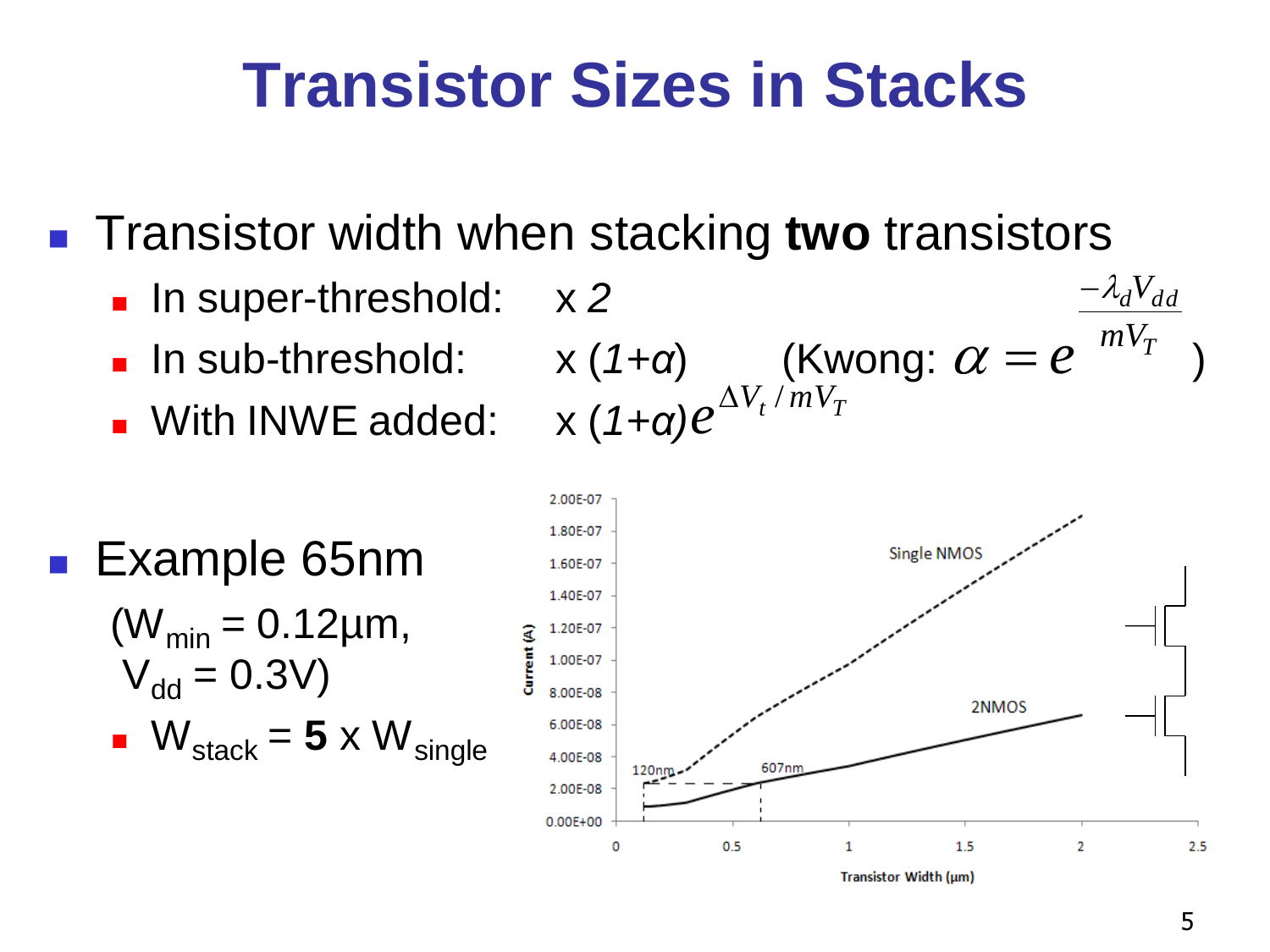## **Wp/Wn Width Ratio in Sub-Threshold**

**180nm:**  $W_p/W_n = 12$  fixed (Calhoun)  $\rightarrow$  large area **65nm:**  $W_p/W_n = 3.25$  (example)  $\rightarrow$  small area

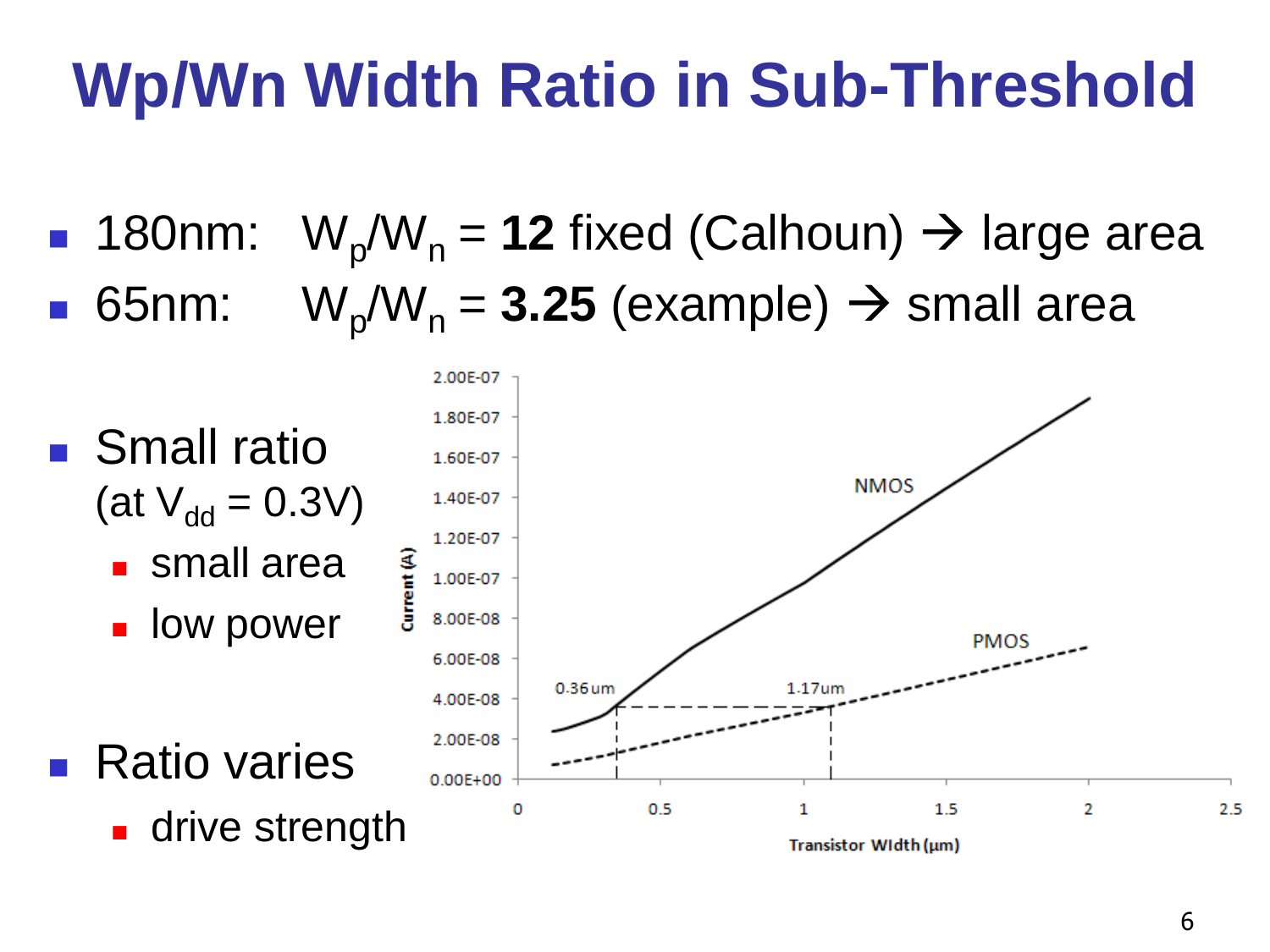# **Sub-Threshold Sizing in Cell Library**

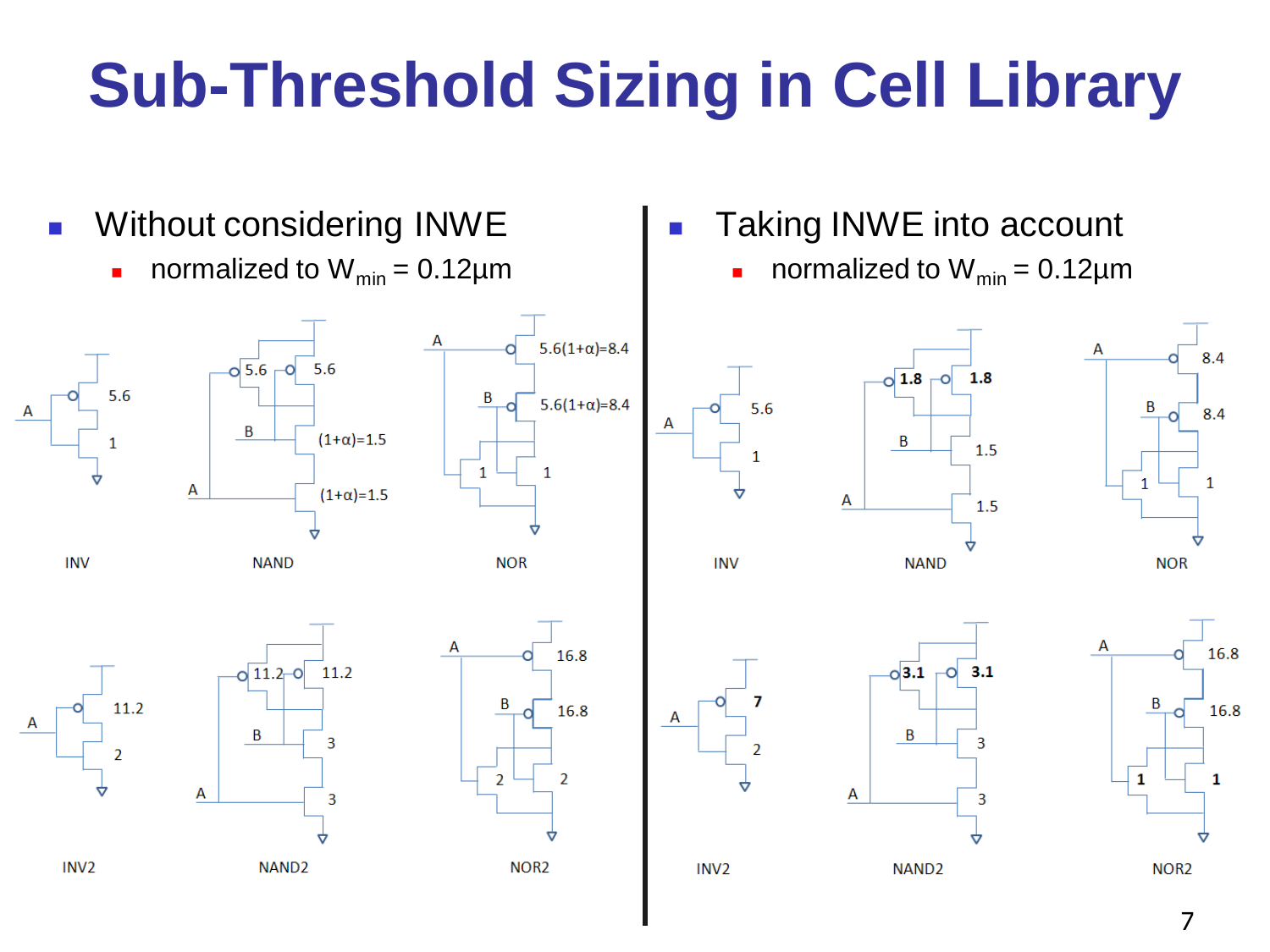## **Experimental Results**

■ INWE-based method versus conventional method

- **Technology 65nm,**  $V_{dd} = 0.3V$ **,**  $W_{min} = 0.12 \mu m$
- $\blacksquare$  Fanout = 4

| Logic             | <b>Delay</b> | <b>PD Product</b> | Area      |
|-------------------|--------------|-------------------|-----------|
| gate              | reduction    | reduction         | reduction |
| <b>INV</b>        | $0\%$        | $0\%$             | $0\%$     |
| <b>NAND</b>       | 30%          | 68%               | 53%       |
| <b>NOR</b>        | $0\%$        | $0\%$             | $0\%$     |
| INV <sub>2</sub>  | 18%          | 43%               | 39%       |
| NAND <sub>2</sub> | 35%          | 73%               | 57%       |
| NOR <sub>2</sub>  | 1.5%         | 6.0%              | 5.3%      |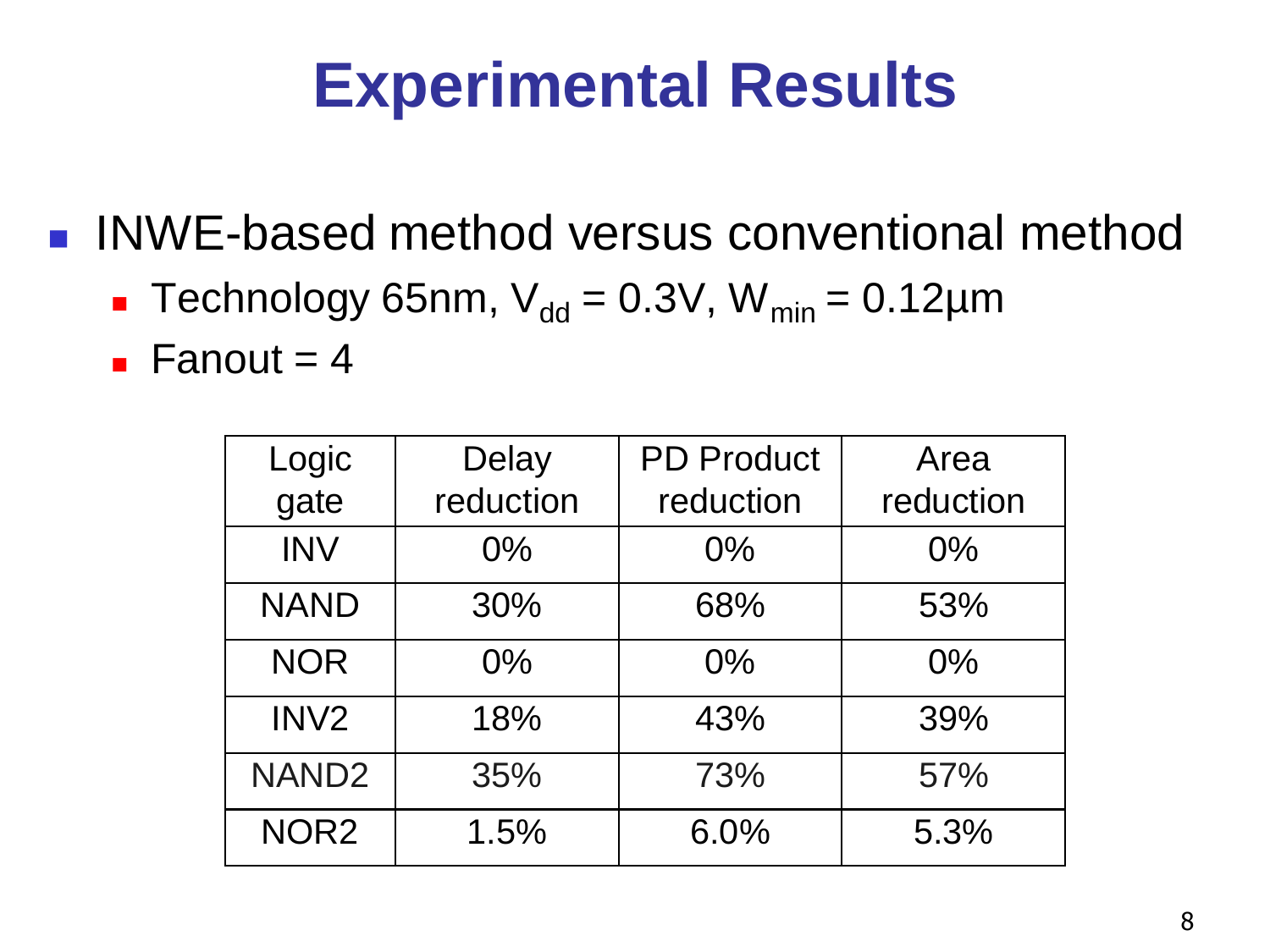## **Effect on Delay Chain**

#### ■ 10-Stage delay chain

 $\blacksquare$  One cell = INV2 + NAND2 + NOR2

 $V_{dd} = 0.3V$ 

| Sizing                 | Delay     | Power | PDP  |
|------------------------|-----------|-------|------|
|                        | $(\mu s)$ | (nW)  | ا U⊺ |
| Without<br><b>INWE</b> | 3.2       | 3.8   | 12.2 |
| Proposed<br>sizing     | 2.8       | 3.0   | 8.4  |

Power-delay product improvement: **30%**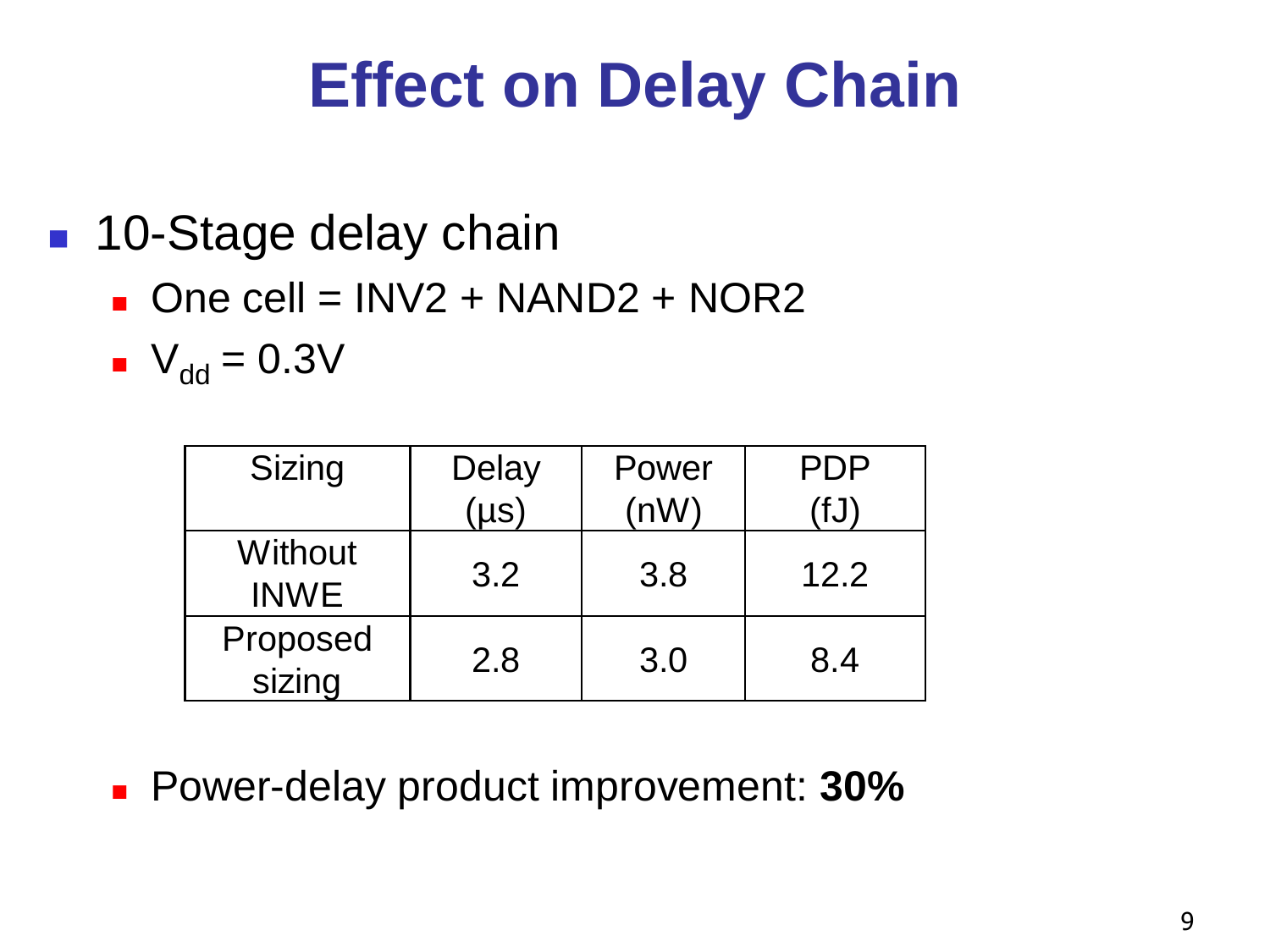## **Effect on Functional Yield**

Better symmetry in PMOS and NMOS currents

- **Allows for lower supply voltage** 
	- e.g. 0.22V instead of 0.24V when considering INWE

 $\rightarrow$  1 – (0.22/0.24)<sup>2</sup> = **16%** less dynamic power dissipation



With INWE taken into account

**Without** considering INWE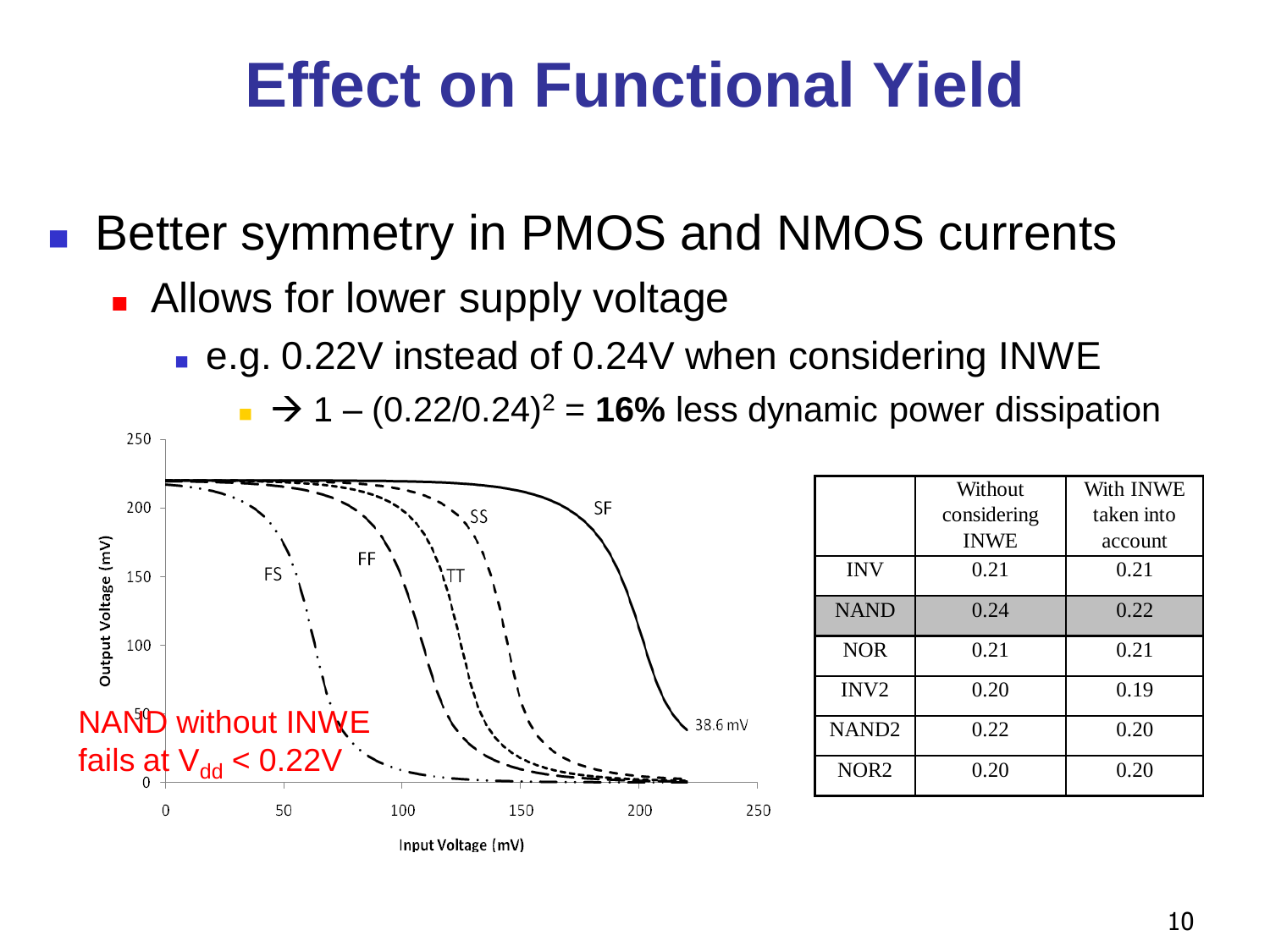## **Test Design**

**Narrow Band radio digital baseband design** 

- **90nm CMOS**
- **Low clock frequency 6MHz**
- **No SRAM**
- $\overline{\phantom{0}}$  ~50 kgates

$$
V_{dd} = 0.4V
$$
  
SVT

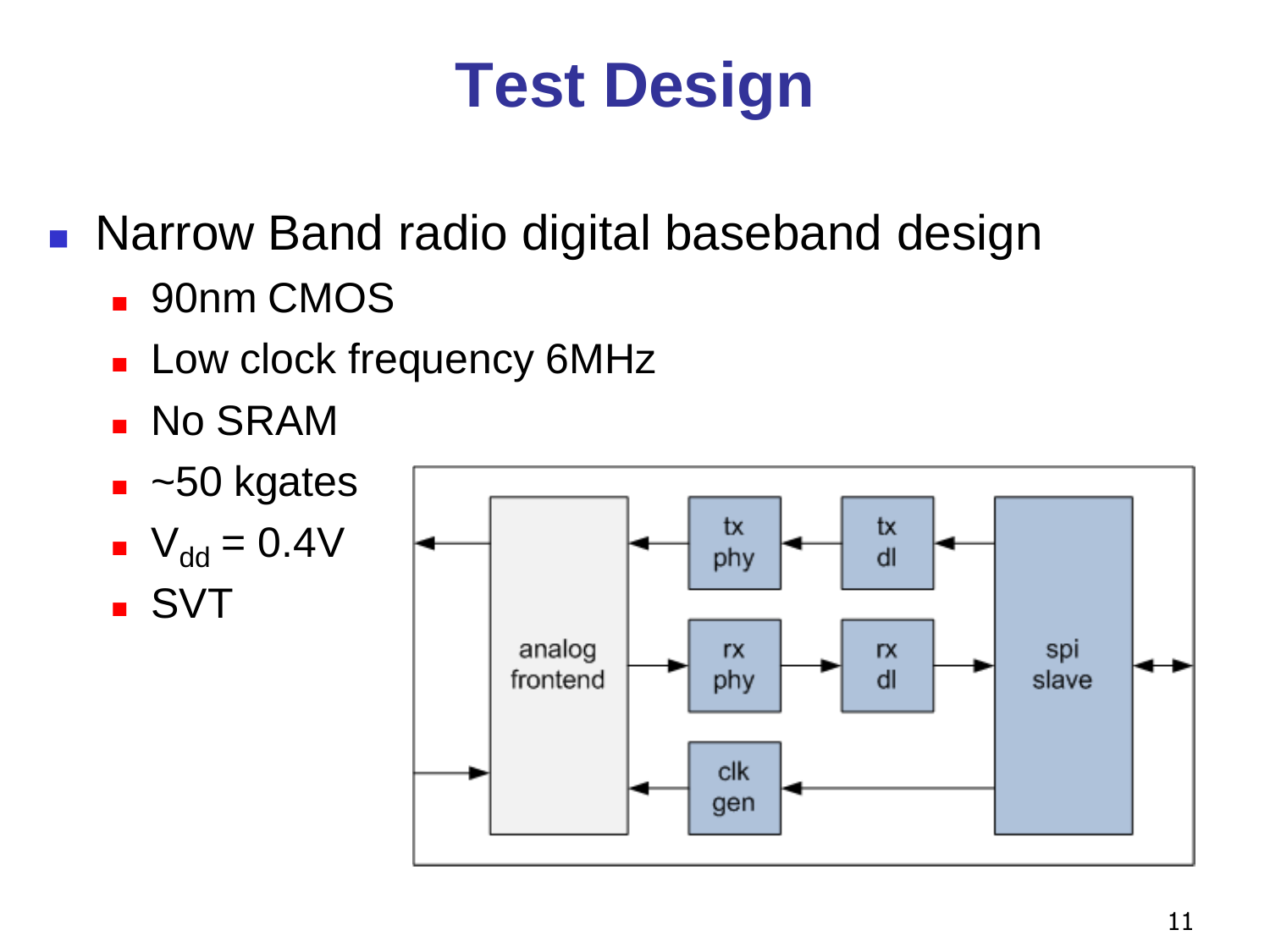## **INWE-Based Sub-Threshold Cell Library**

#### **Basic cells**

- ND2, NR2, INV, AOI222, IOA22, AO22, MUX, XOR2, DFCNQX1, DFSNQX1, DFX1, DEL0, DEL4, BUFF, BUFFX1, BUFFX2, LHCNX1, LevelShifter, ClockGate
- **Supply voltage** 
	- $-0.3V...1.2V$
- **Ninimum length and width** 
	- $W = 120$ nm
	- $L = 90$ nm

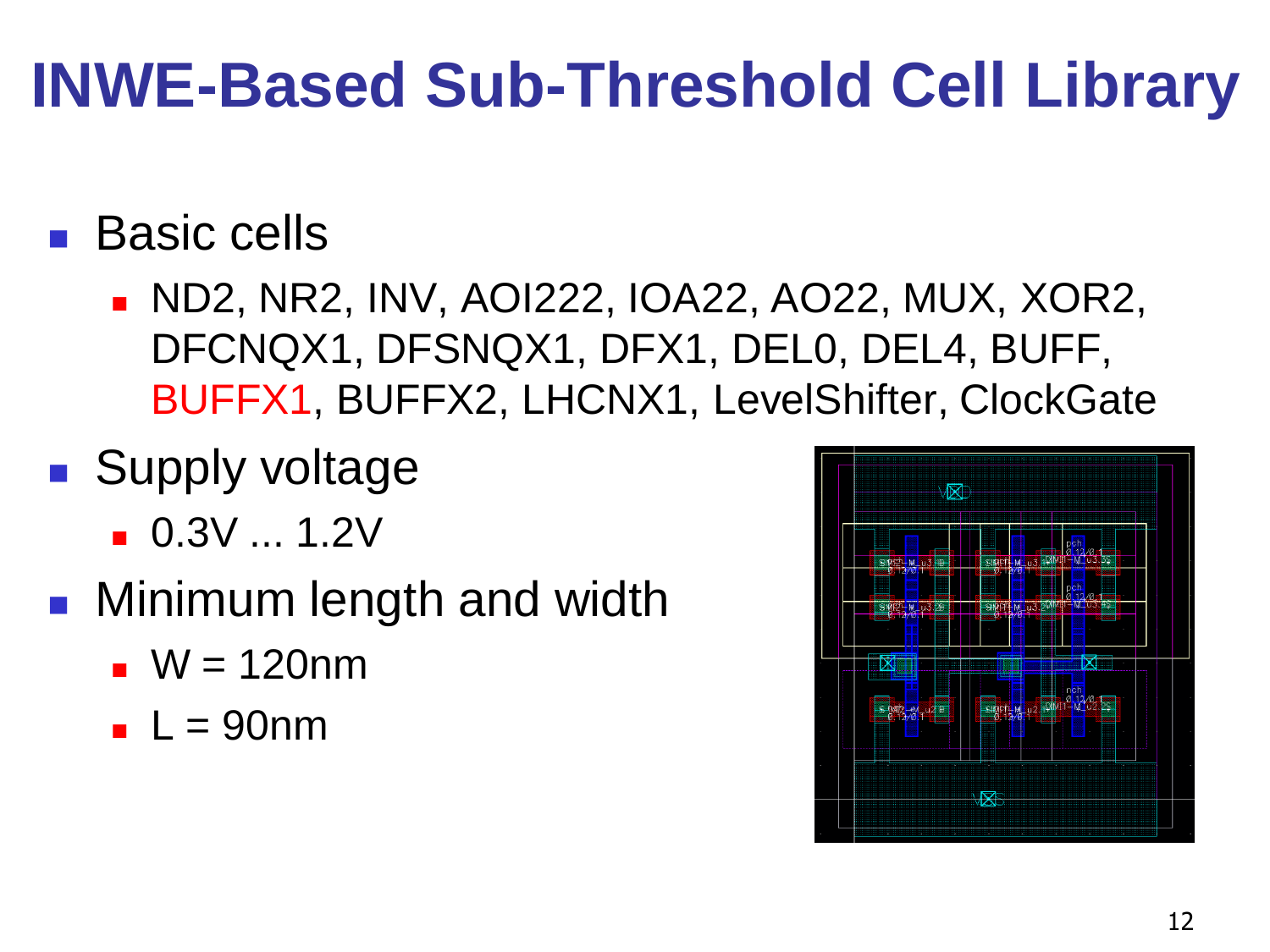## **Power and Area Results**

#### Total power reduction by factor **9x** at 0.4V

| <b>Power</b>         | <b>Current design</b><br>(1.2V) | <b>Sub-threshold</b><br>design (0.4V) |
|----------------------|---------------------------------|---------------------------------------|
| <b>Active Power</b>  | $234 \mu W$                     | $26.0 \mu W$                          |
| <b>Leakage Power</b> | $3.0 \mu W$                     | $0.7 \mu W$                           |
| <b>Total Power</b>   | $237 \mu W$                     | $26.7 \mu W$                          |

■ Area increases marginally by 1.2x due to limited number of standard cells in the library

| <b>Current design</b> | <b>Sub-threshold</b>      |  |
|-----------------------|---------------------------|--|
| $\rm (mm^2)$          | design (mm <sup>2</sup> ) |  |
| 0.36                  | 0.43                      |  |